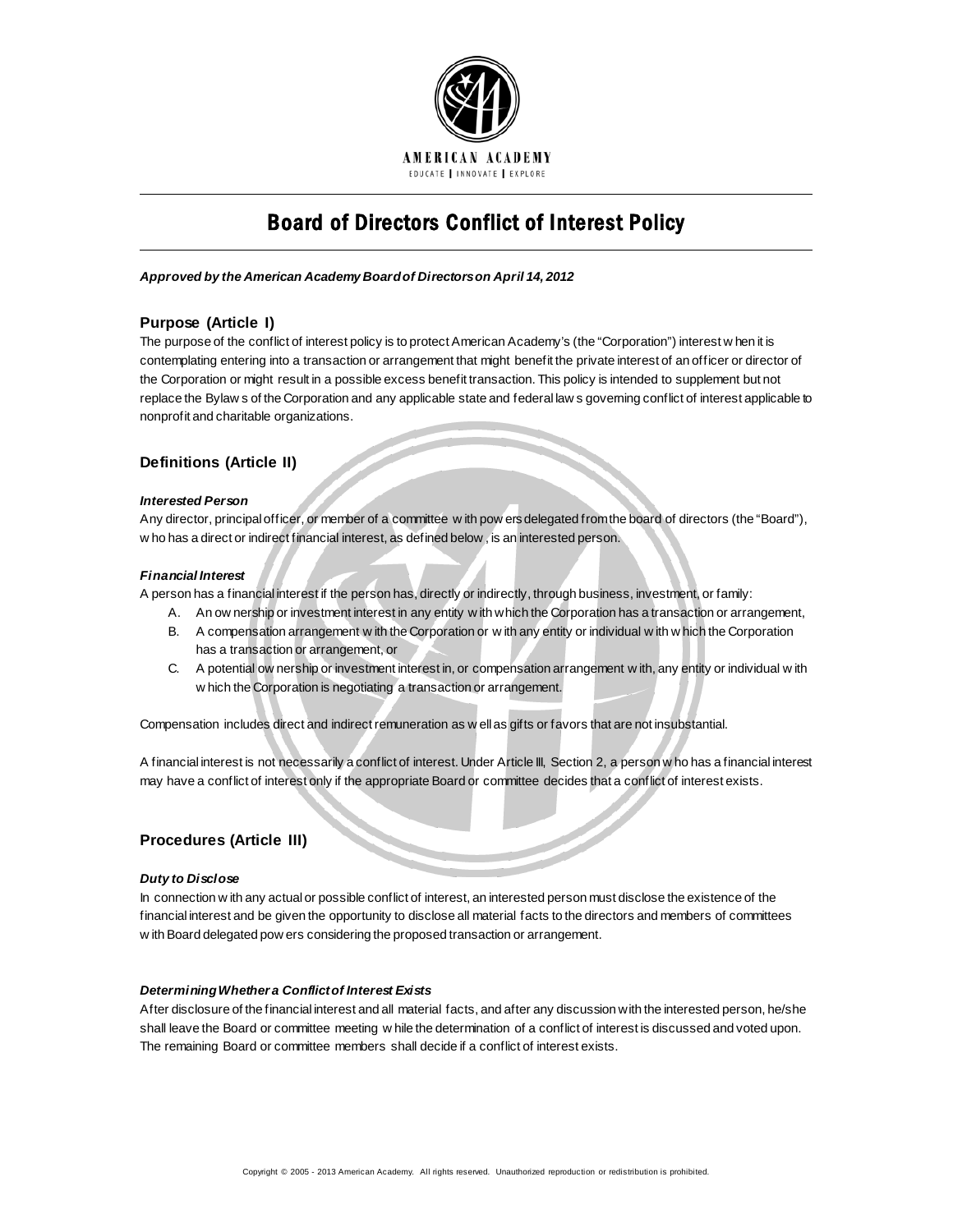#### *Procedures for Addressing the Conflict of Interest*

- A. An interested person may make a presentation at the Board or committee meeting, but after the presentation, he/she shall leave the meeting during the discussion of, and the vote on, the transaction or arrangement involving the possible conflict of interest.
- B. The chairperson of the Board or committee shall, if appropriate, appoint a disinterested person or committee to investigate alternatives to the proposed transaction or arrangement.
- C. After exercising due diligence, the Board or committee shall determine w hether the Corporation can obtain w ith reasonable efforts a more advantageous transaction or arrangement from a person or entity that w ould not give rise to a conflict of interest.
- D. If a more advantageous transaction or arrangement is not reasonably possible under circumstances not producing a conflict of interest, the Board or committee shall determine by a majority vote of the disinterested directors or members w hether the transaction or arrangement is in the Corporation's best interest, for its ow n benefit, and w hether it is fair and reasonable. In conformity w ith the above determination it shall make its decision as to w hether to enter into the transaction or arrangement.

### *Violations of the Conflicts of Interest Policy*

- A. *If* the Board or committee has reasonable cause to believe a director or member has failed to disclose actual or possible conflicts of interest, it shall inform the director or member of the basis for such belief and afford the director or member an opportunity to explain the alleged failure to disclose.
- B. If, after hearing the director or member's response and after making further investigation as w arranted by the circumstances, the Board or committee determines the director or member has failed to disclose an actual or possible conflict of interest, it shall take appropriate disciplinary and corrective action.

### **Records of Proceedings (Article IV)**

The minutes of the Board and all committees w ith board delegated pow ers shall contain:

- A. The names of the persons w ho disclosed or otherwise were found to have a financial interest in connection w ith an actual or possible conflict of interest, the nature of the financial interest, any action taken to determine w hether a conflict of interest was present, and the Board's or committee's decision as to w hether a conflict of interest in fact existed.
- B. The names of the persons w ho were present for discussions and votes relating to the transaction or arrangement, the content of the discussion, including any alternatives to the proposed transaction or arrangement, and a record of any votes taken in connection w ith the proceedings.

#### **Compensation (Article V)**

A voting director w ho receives compensation, directly or indirectly, from the Corporation for services is precluded from voting on matters pertaining to that director's compensation.

A voting member of any committee w hose jurisdiction includes compensation matters and w ho receives compensation, directly or indirectly, from the Corporation for services is precluded from voting on matters pertaining to that member's compensation.

No voting director or voting member of any committee w hose jurisdiction includes compensation matters and w ho receives compensation, directly or indirectly, from the Corporation, either individually or collectively, is prohibited from providing information to any committee regarding compensation.

Board of Directors Conflict of Interest Policy, Approved April 14, 2012